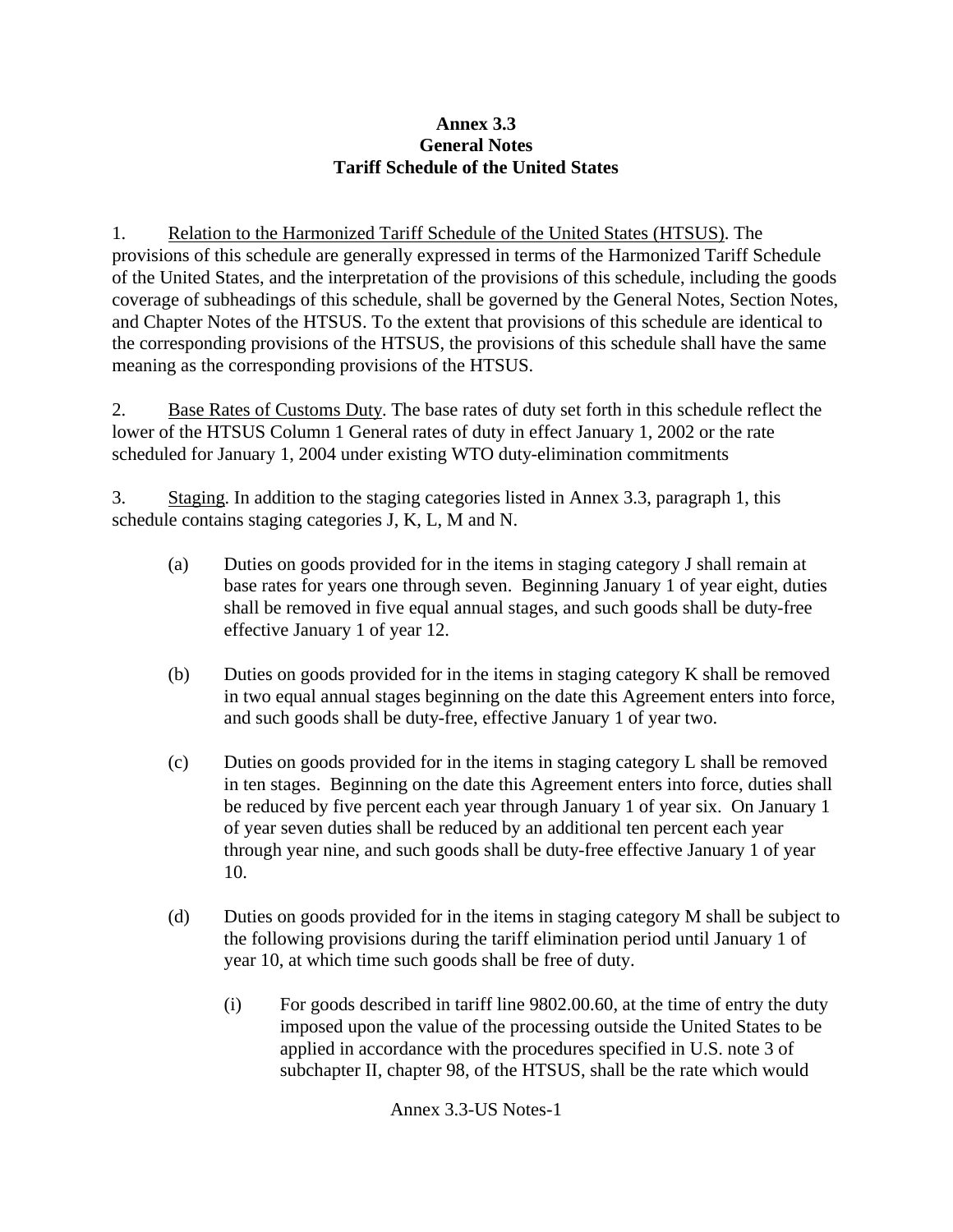apply to the article itself under the staging obligations set forth for the appropriate provision in Chapters 1 to 97 of this schedule.

- (ii) For goods described in tariff line 9802.00.80, at the time of entry the duty imposed upon the assembled article to be applied in accordance with the procedures specified in U.S. note 4 of subchapter II, chapter 98, of the HTSUS, shall be the rate applicable to the full value of the article itself under the staging obligations set forth for the appropriate provision in Chapters 1 to 97 of this schedule.
- (iii) For goods described in tariff line 9817.61.01, at the time of entry the duty imposed upon the assembled article shall be the rate applicable to the full value of the article itself under the staging obligations set forth for the appropriate provision in Chapters 1 to 97 of this schedule.
- (iv) For goods described in tariff line 9818.00.05, at the time of entry the duty imposed upon the cost of such parts shall be the rate applicable to the full value of such parts under the staging obligations set forth for the appropriate provision in Chapters 1 to 97 of this schedule.
- (e) Duties on goods provided for in the items in staging category N shall be eliminated entirely and such goods shall be duty-free beginning on the date this Agreement enters into force. For goods in tariff lines 9812.00.20, 9812.00.40, 9813.00.05, 9813.00.10, 9813.00.15, 9813.00.20, 9813.00.25, 9813.00.30, 9813.00.35, 9813.00.40, 9813.00.45, 9813.00.50, 9813.00.55, 9813.00.60, 9813.00.70, 9813.00.75, and 9814.00.50 duty-free means free without bond.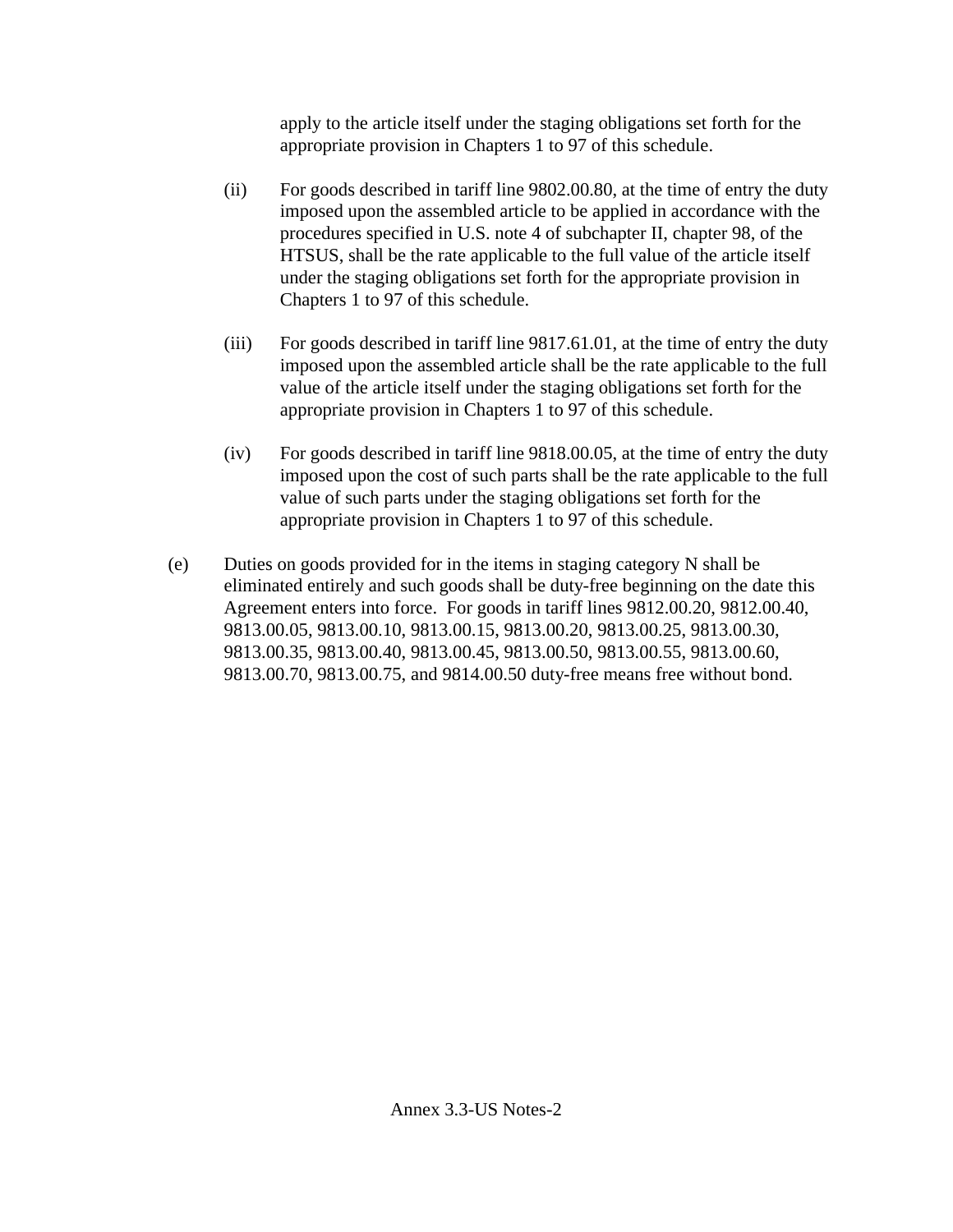# **ANNEX 1**

## **Notes**

1. This annex contains temporary modifications of the provisions of the HTSUS pursuant to this Agreement. Originating goods of Chile described in the provisions of this Annex are subject to duty at the rate set forth in this Annex in lieu of the rate provided therefore in Chapters 1 through 97. Notwithstanding tariff-rate quota provisions provided for elsewhere in the HTSUS, originating goods of Chile shall be permitted to enter the United States in accordance with the provisions of this Annex. Furthermore, any quantity provided for Chile on goods described in this Annex shall not be counted toward any tariff-rate quota provided for such goods elsewhere in the HTSUS. Originating goods of Chile imported into the United States also shall not be subject to any of the provisions, duties or limitations of Subchapter IV of Chapter 99 of the HTSUS.

## *Beef*

2. (a) The aggregate quantity of goods entered under the provisions listed in subparagraph (c) shall be free of duty in any calendar year specified herein, and shall not exceed the quantity specified below for each such year:

| Year           | Quantity      |  |
|----------------|---------------|--|
|                | (Metric tons) |  |
|                | 1,000         |  |
| $\overline{2}$ | 1,100         |  |
| 3              | 1,210         |  |
| 4              | unlimited     |  |

The quantities shall enter on a first-come, first-serve basis.

- (b) Duties on goods entered in aggregate quantities in excess of the quantities listed in subparagraph (a) shall be removed in accordance with the provisions of staging category B in Annex 3.3, paragraph 1(b).
- (c) Subparagraphs (a) and (b) apply to the following Table 1 provisions: AG02011050, AG02012080, AG02013080, AG02021050, AG02022080, and AG02023080.

# *Liquid dairy*

3. (a) Duties on goods listed in subparagraph (b) shall be removed in accordance with the provisions of staging category J in the General Notes to the Tariff Schedule of the United States, paragraph 3(a).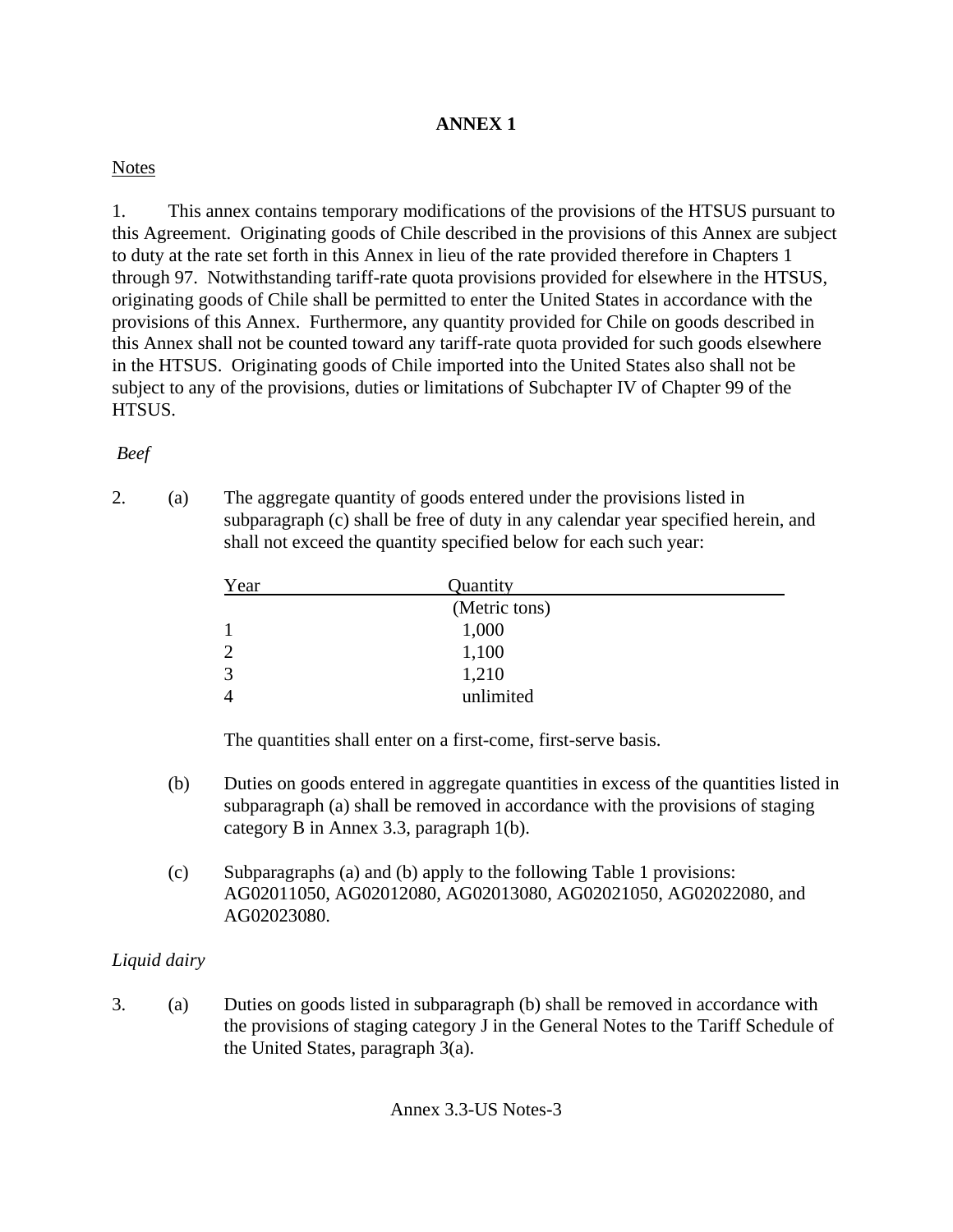(b) Subparagraph (a) applies to the following Table 1 provisions: AG04013025, AG04039016, and AG21050020.

## *Cheese*

4. (a) The aggregate quantity of goods entered under the provisions listed in subparagraph (c) shall be free of duty in any calendar year specified herein, and shall not exceed the quantity specified below for each such year:

| Year           | Quantity      |  |
|----------------|---------------|--|
|                | (Metric tons) |  |
| 1              | 1,432         |  |
| $\overline{2}$ | 1,532         |  |
| 3              | 1,639         |  |
| $\overline{4}$ | 1,754         |  |
| 5              | 1,877         |  |
| 6              | 2,008         |  |
| 7              | 2,149         |  |
| 8              | 2,229         |  |
| 9              | 2,460         |  |
| 10             | 2,633         |  |
| 11             | 2,817         |  |
| 12             | unlimited     |  |

The quantities shall enter on a first-come, first-serve basis.

- (b) Duties on goods entered in aggregate quantities in excess of the quantities listed in subparagraph (a) shall be removed in accordance with the provisions of staging category J in the General Notes to the Tariff Schedule of the United States, paragraph 3(a).
- (c) Subparagraphs (a) and (b) apply to the following Table 1 provisions: AG04061008, AG04061018, AG04061028, AG04061038, AG04061048, AG04061058, AG04061068, AG04061078, AG04061088, AG04062028, AG04062033, AG04062039, AG04062048, AG04062053, AG04062063, AG04062067, AG04062071, AG04062075, AG04062079, AG04062083, AG04062087, AG04062091, AG04063018, AG04063028, AG04063038, AG04063048, AG04063053, AG04063063, AG04063067, AG04063071, AG04063075, AG04063079, AG04063083, AG04063087, AG04063091, AG04064070, AG04069012, AG04069018, AG04069032, AG04069037, AG04069042, AG04069048, AG04069054, AG04069068, AG04069074, AG04069078, AG04069084, AG04069088, AG04069092, AG04069094, AG04069097 and AG19019036.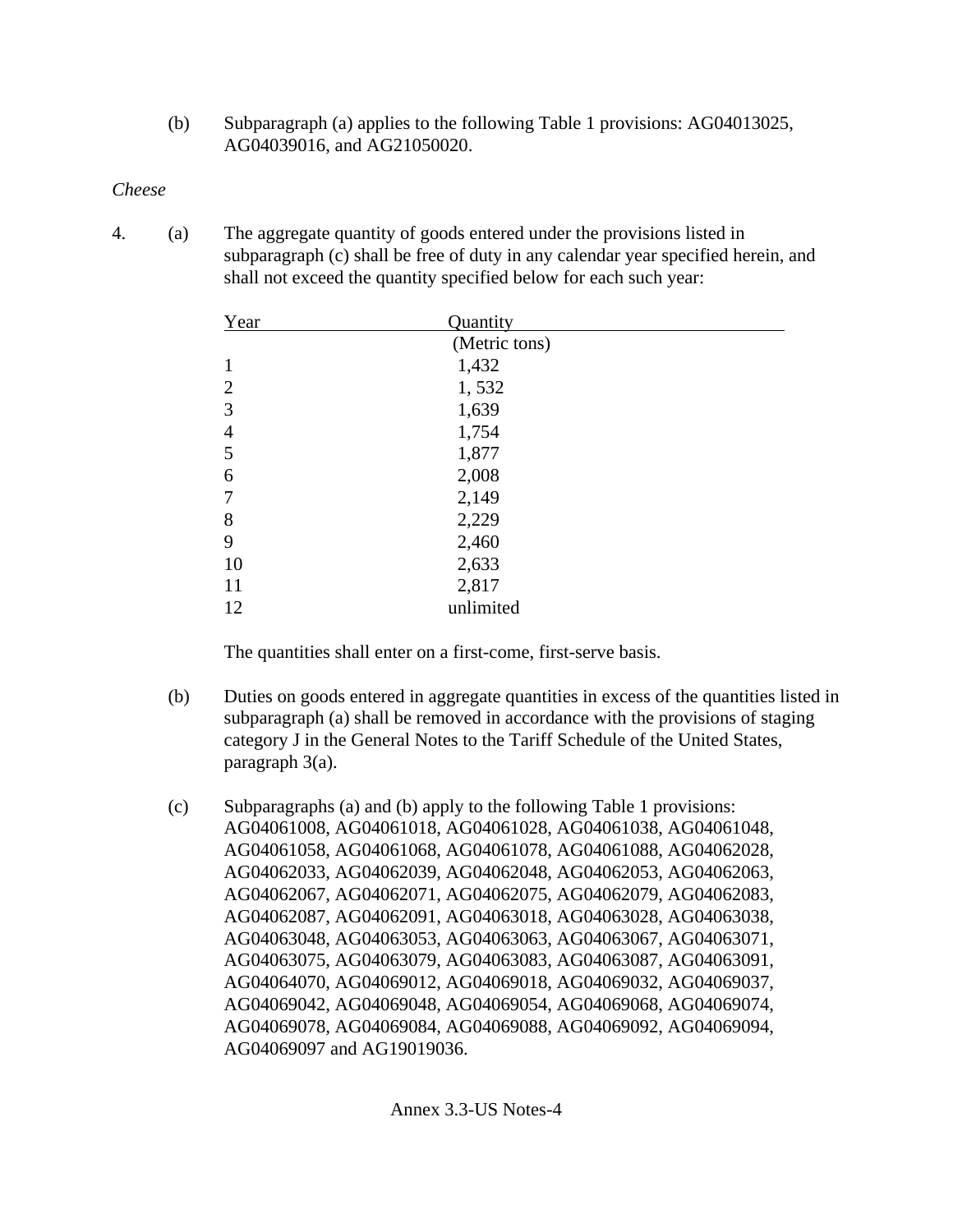### *Milk powder*

5. (a) The aggregate quantity of goods entered under the provisions listed in subparagraph (c) shall be free of duty in any calendar year specified herein, and shall not exceed the quantity specified below for each such year:

| Year           | Quantity      |  |
|----------------|---------------|--|
|                | (Metric tons) |  |
| 1              | 828           |  |
| $\overline{2}$ | 866           |  |
| 3              | 948           |  |
| $\overline{4}$ | 1,014         |  |
| 5              | 1,085         |  |
| 6              | 1,161         |  |
|                | 1,243         |  |
| 8              | 1,330         |  |
| 9              | 1,423         |  |
| 10             | 1,522         |  |
| 11             | 1,629         |  |
| 12             | unlimited     |  |

The quantities shall enter on a first-come, first-serve basis.

- (b) Duties on goods entered in aggregate quantities in excess of the quantities listed in subparagraph (a) shall be removed in accordance with the provisions of staging category J in the General Notes to the Tariff Schedule of the United States, paragraph 3(a).
- (c) Subparagraphs (a) and (b) apply to the following Table 1 provisions: AG04021050, AG04022125, AG04022150, AG04039045, AG04039055, AG04041090, AG23099028 and AG23099048

### *Butter*

6. (a) The aggregate quantity of goods entered under the provisions listed in subparagraph (c) shall be free of duty in any calendar year specified herein, and shall not exceed the quantity specified below for each such year:

| Year | Quantity      |  |
|------|---------------|--|
|      | (Metric tons) |  |
|      | 300           |  |
|      | 321           |  |
| っ    | 343           |  |
|      | 368           |  |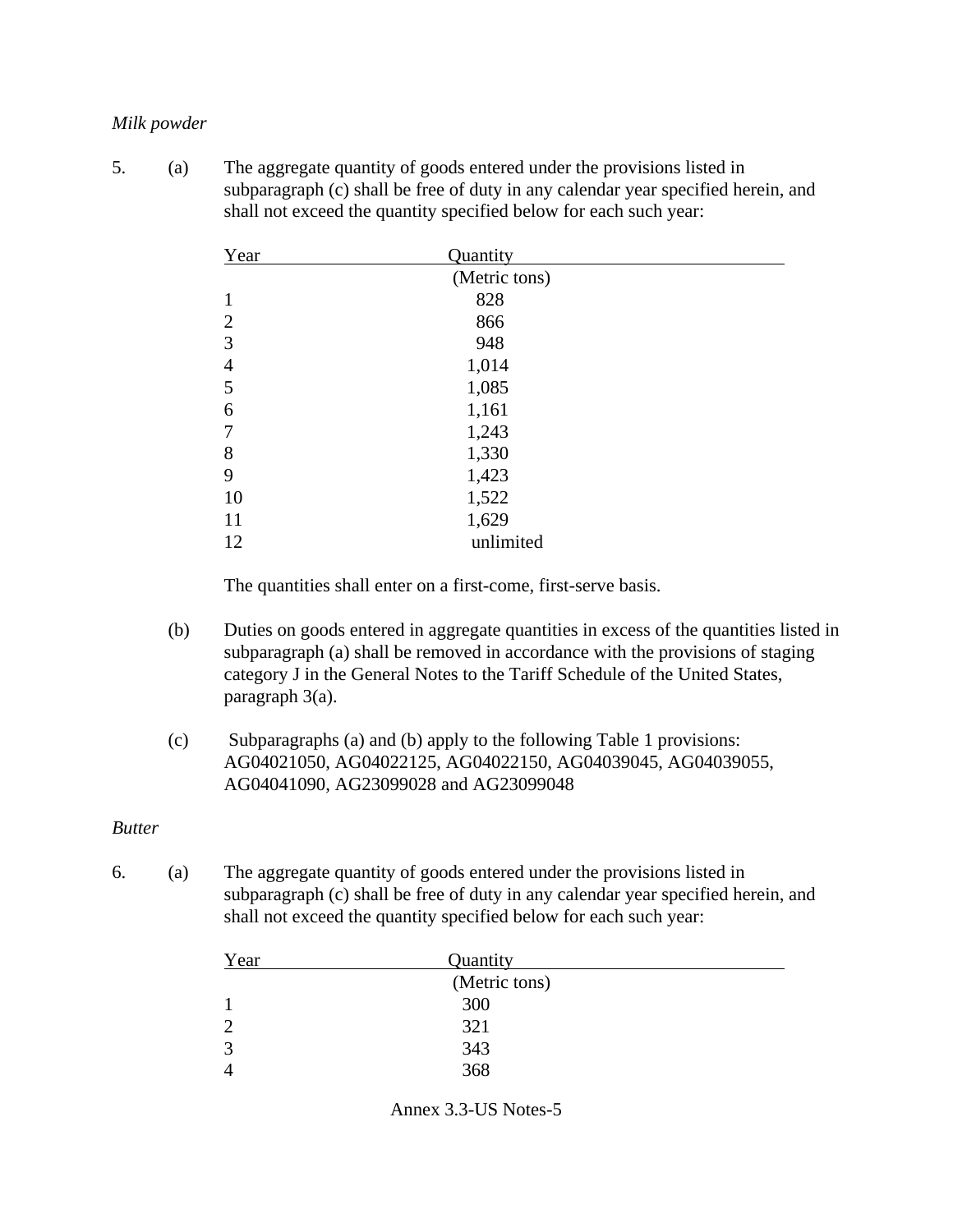| 5              | 393       |
|----------------|-----------|
| 6              | 421       |
| $\overline{7}$ | 450       |
| 8              | 482       |
| 9              | 515       |
| 10             | 552       |
| 11             | 590       |
| 12             | unlimited |
|                |           |

The quantities shall enter on a first-come, first-serve basis.

- (b) Duties on goods entered in aggregate quantities in excess of the quantities listed in subparagraph (a) shall be removed in accordance with the provisions of staging category J in the General Notes to the Tariff Schedule of the United States, paragraph 3(a).
- (c) Subparagraphs (a) and (b) apply to the following Table 1 provisions: AG04013075, AG04022190, AG04039065, AG04039078, AG04051020, AG04052030, AG04059020, AG21069026, and AG21069036.

### *Condensed milk*

7. (a) The aggregate quantity of goods entered under the provisions listed in subparagraph (c) shall be free of duty in any calendar year specified herein, and shall not exceed the quantity specified below for each such year:

| Year           | Quantity      |
|----------------|---------------|
|                | (Metric tons) |
| $\mathbf{1}$   | 489           |
| $\overline{2}$ | 523           |
| 3              | 560           |
| $\overline{4}$ | 599           |
| 5              | 641           |
| 6              | 686           |
| 7              | 734           |
| 8              | 785           |
| 9              | 840           |
| 10             | 899           |
| 11             | 962           |
| 12             | unlimited     |

The quantities shall enter on a first-come, first-serve basis.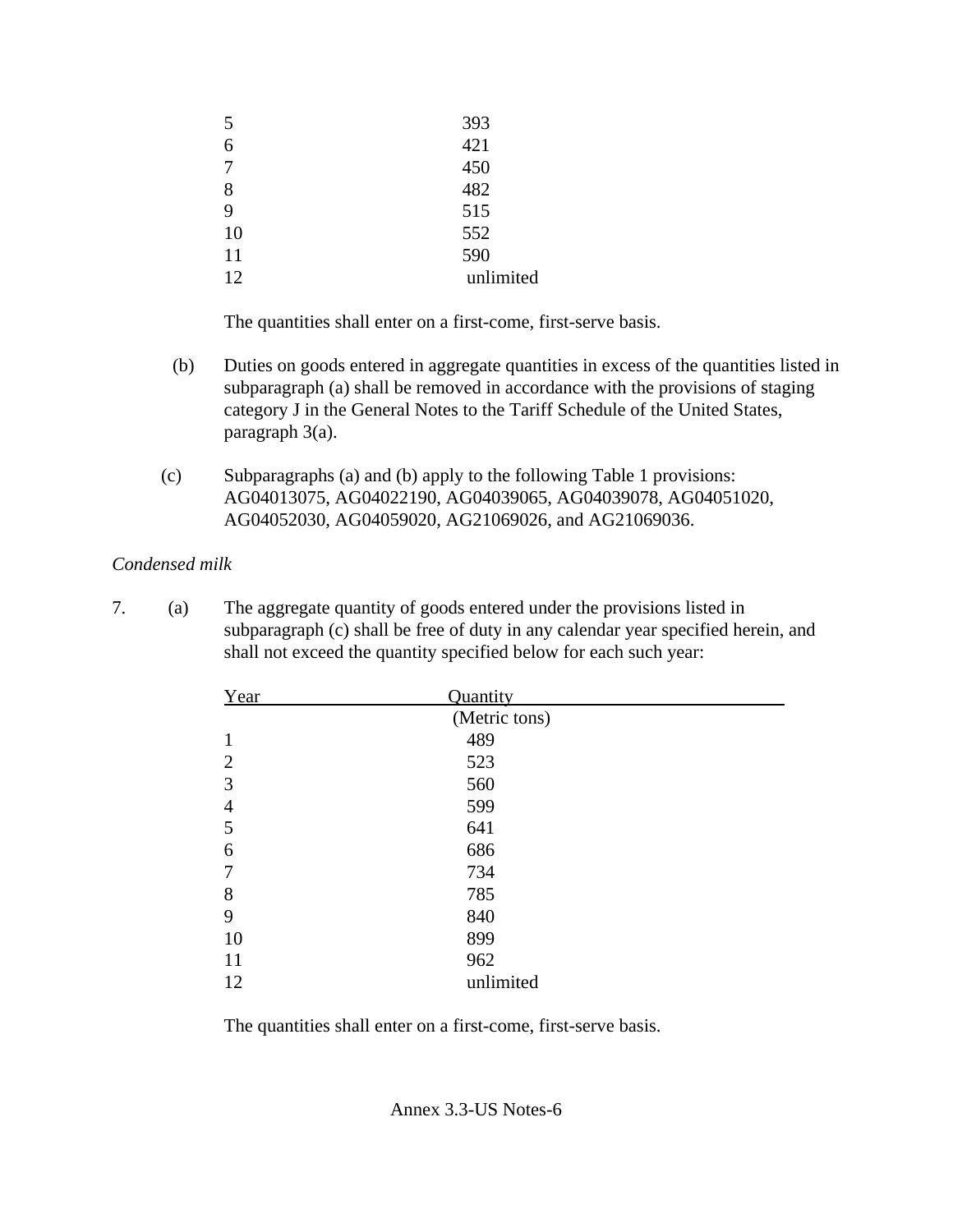- (b) Duties on goods entered in aggregate quantities in excess of the quantities listed in subparagraph (a) shall be removed in accordance with the provisions of staging category J in the General Notes to the Tariff Schedule of the United States, paragraph 3(a).
- (c) Subparagraphs (a) and (b) apply to the following Table 1 provisions: AG04029170, AG04029190, AG04029945, AG04029955.

### *Other Dairy Products*

8. (a) The aggregate quantity of goods entered under the provisions listed in subparagraph (c) shall be free of duty in any calendar year specified herein, and shall not exceed the quantity specified below for each such year:

| Year           | Quantity      |
|----------------|---------------|
|                | (Metric tons) |
| 1              | 452           |
| $\overline{2}$ | 484           |
| 3              | 517           |
| $\overline{4}$ | 554           |
| 5              | 592           |
| 6              | 634           |
| 7              | 678           |
| 8              | 726           |
| 9              | 777           |
| 10             | 831           |
| 11             | 889           |
| 12             | unlimited     |

The quantities shall enter on a first-come, first-serve basis.

- (b) Duties on goods entered in aggregate quantities in excess of the quantities listed in subparagraph (a) shall be removed in accordance with the provisions of staging category J in the General Notes to the Tariff Schedule of the United States, paragraph 3(a).
- (c) Subparagraphs (a) and (b) apply to the following Table 1 provisions: AG04022950, AG04029170, AG04029190, AG04029945, AG04029955, AG04029990, AG04031050, AG04039095, AG04041015, AG04049050, AG04052070, AG15179060, AG17049058, AG18062026, AG18062028, AG18062036, AG18062038, AG18062082, AG18062083, AG18062087, AG18062089, AG18063206, AG18063208, AG18063216, AG18063218, AG18063270, AG18063280, AG18069008, AG18069010, AG18069018, AG18069020, AG18069028, AG18069030, AG19011030, AG19011040,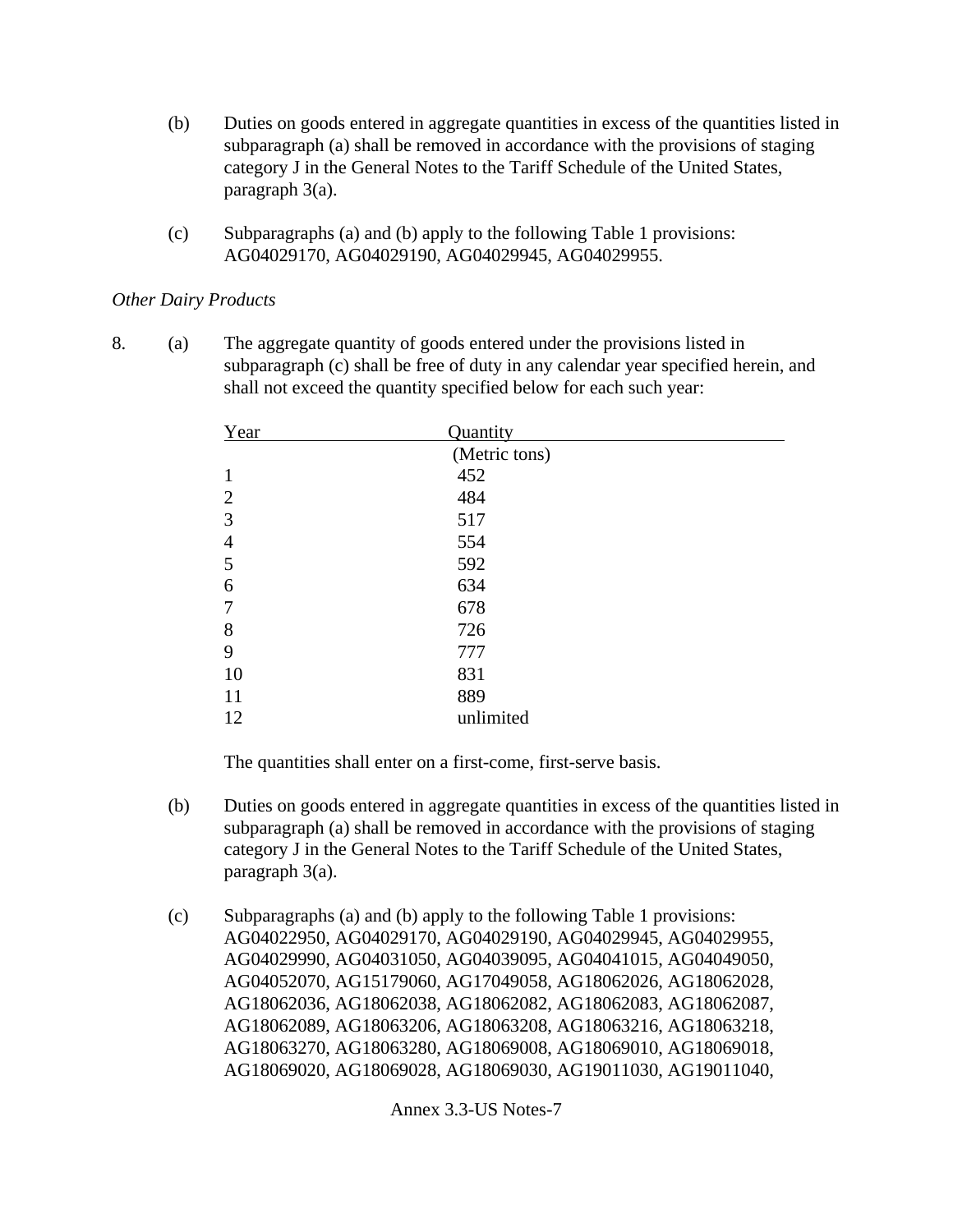AG19011075, AG19011085, AG19012015, AG19012050, AG19019043, AG19019047, AG21050040, AG21069009, AG21069066, AG21069087, and AG22029028.

#### *Sugar*

9. (a) The aggregate quantity of goods entered under the provisions listed in subparagraph (c) shall be free of duty in any calendar year specified herein, and shall not exceed the quantity specified below for each such year:

| Year           | Quantity      |  |
|----------------|---------------|--|
|                | (Metric tons) |  |
| $\mathbf{1}$   | 2,000         |  |
| $\overline{2}$ | 2,100         |  |
| 3              | 2,205         |  |
| $\overline{4}$ | 2,315         |  |
| 5              | 2,431         |  |
| 6              | 2,553         |  |
| 7              | 2,680         |  |
| 8              | 2,814         |  |
| 9              | 2,955         |  |
| 10             | 3,103         |  |
| 11             | 3,258         |  |
| 12             | unlimited     |  |

The quantities shall enter on a first-come, first-serve basis.

- (b) Duties on goods entered in aggregate quantities in excess of the quantities listed in subparagraph (a) shall be removed in accordance with the provisions of staging category E in Annex 3.3, paragraph 1(e).
- (c) Subparagraphs (a) and (b) apply to the following Table 1 provisions: AG17011150, AG17011250, AG17019130, AG17019148, AG17019158, AG17019950, AG17022028, AG17023028, AG17024028, AG17026028, AG17029020, AG17029058, AG17029068, AG17049068, AG17049078, AG18061015, AG18061028, AG18061038, AG18061055, AG18061075, AG18062073, AG18062077, AG18062094, AG18062098, AG18069039, AG18069049, AG18069059, AG 19012025, AG19012035, AG19012060, AG19012070, AG19019054, AG19019058, AG21011238, AG21011248, AG21011258, AG21012038, AG21012048, AG21012058, AG21039078, AG21069046, AG21069072, AG21069076, AG21069080, AG21069091, AG21069094, and AG21069097.
- (d) Subject to the aggregate quantities set forth in subparagraph (a), duty free tariff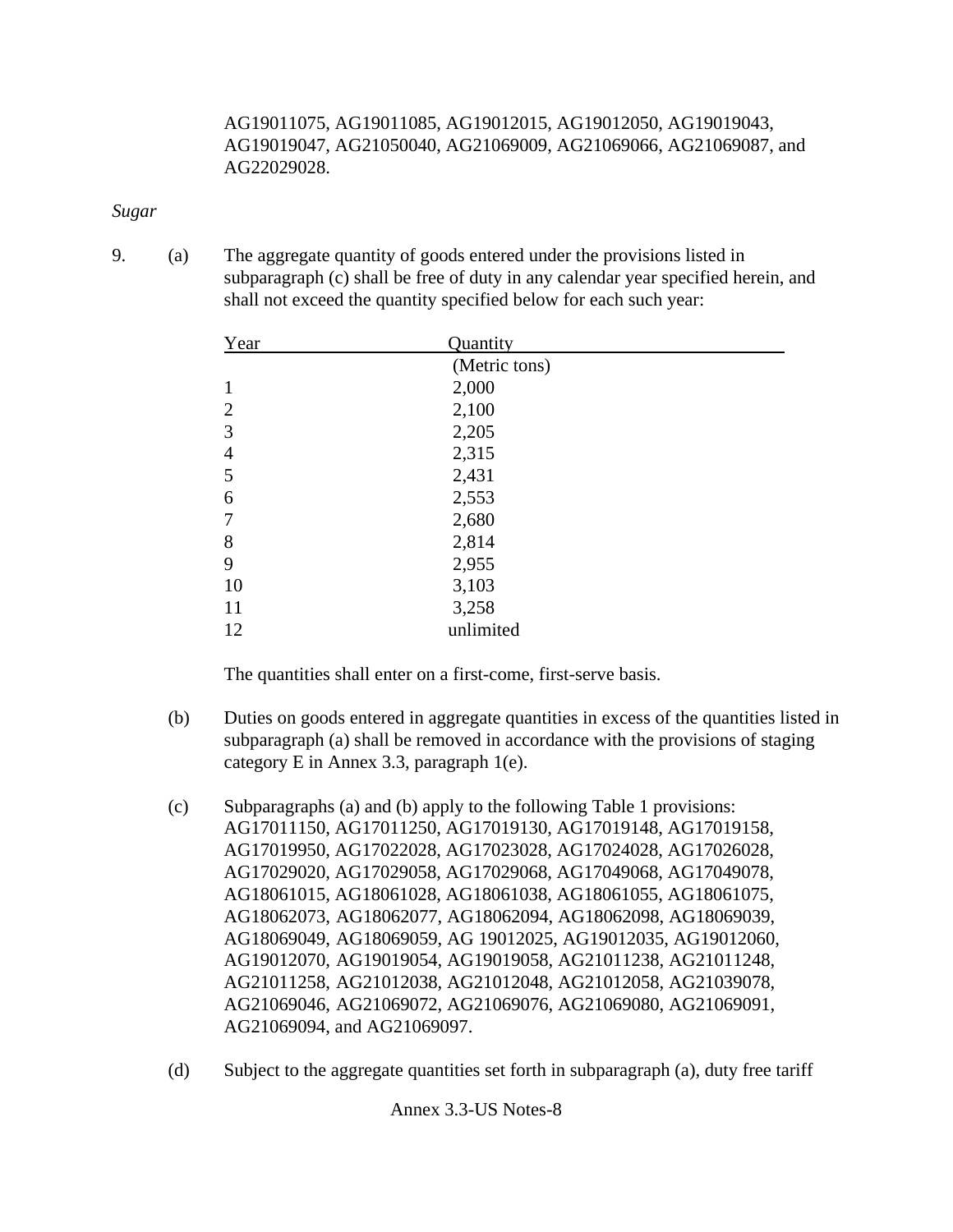treatment under subparagraph (a) shall be accorded to a quantity of goods equal to the amount of Chile's trade surplus, by volume, from all sources for goods in the following subheadings: HS1701.11, HS1701.12, HS1701.91, HS1701.99, HS1702.20, HS1702.30, HS1702.40, HS1702.60, HS1702.90, HS1806.10, HS2101.12, HS2101.20, and HS2106.90, except that Chile's imports of originating goods of the United States under HS1702.40 and HS1702.60 shall not be included in the calculation of Chile's trade surplus. Chile's trade surplus will be calculated using the most recent annual data available.

(e) In any year, preferential tariff treatment under subparagraph (b) shall be accorded to a quantity of goods equal to the amount by which Chile's trade surplus, as calculated under subparagraph (d), exceeds the duty free quantity for each such year.

#### *Peanuts*

- 10. (a) Duties on goods listed in subparagraph (b) shall be removed in accordance with the provisions of staging category E in Annex 3.3, paragraph 1(e).
	- (b) Subparagraph (a) applies to the following Table 1 provisions: AG12021080, AG12022080, AG20081115, AG20081135, and AG20081160.

### *Tobacco*

11. (a) The aggregate quantity of goods entered under the provisions listed in subparagraph (c) shall be free of duty in any calendar year specified herein, and shall not exceed the quantity specified below for each such year:

| Year           | Quantity      |  |
|----------------|---------------|--|
|                | (Metric tons) |  |
| 1              | 617           |  |
| $\overline{2}$ | 648           |  |
| 3              | 680           |  |
| $\overline{4}$ | 714           |  |
| 5              | 750           |  |
| 6              | 787           |  |
| 7              | 827           |  |
| 8              | 868           |  |
| 9              | 912           |  |
| 10             | 957           |  |
| 11             | 1,005         |  |
| 12             | unlimited     |  |

The quantities shall enter on a first-come, first-serve basis.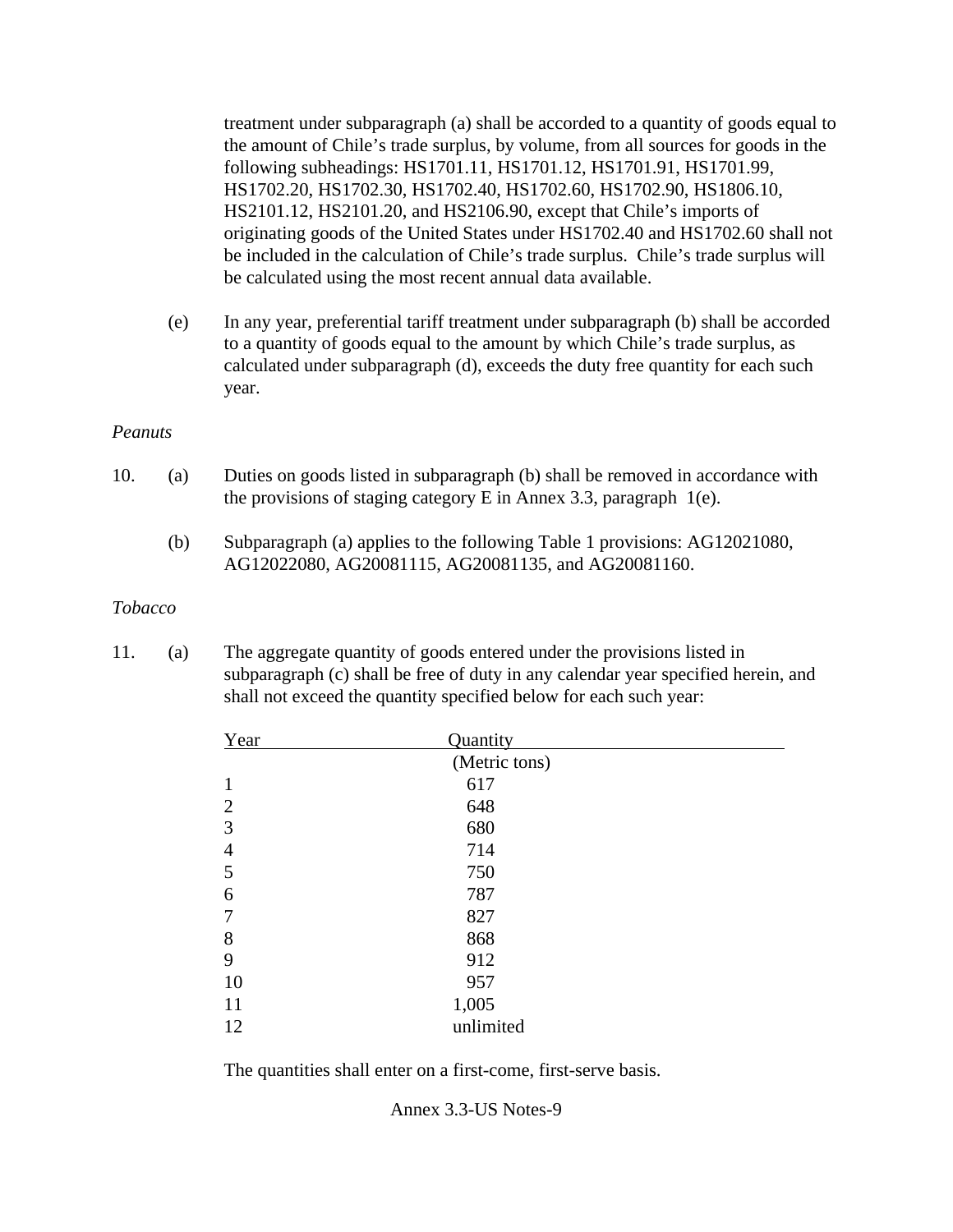- (b) Duties on goods entered in aggregate quantities in excess of the quantities listed in subparagraph (a) shall be removed in accordance with the provisions of staging category E in Annex 3.3, paragraph 1(e).
- (c) Subparagraphs (a) and (b) apply to the following Table 1 provisions: AG24011065, AG24012035, AG24012087, AG24013070, AG24031090, AG24039147, AG24039990.

## *Cotton*

- 12. (a) Duties on goods listed in subparagraph (b) shall be removed in accordance with the provisions of staging category E in Annex 3.3, paragraph 1(e).
	- (b) Subparagraph (a) applies to the following Table 1 provisions: AG52010018, AG52010028, AG52010038, AG52010080, AG52029930, AG52030030.

*Avocados: October 1 through December 31*

13. (a) The aggregate quantity of goods entered under the provision listed in subparagraph (c) shall be free of duty in any calendar year specified herein, and shall not exceed the quantity specified below for each such year:

| Year           | Quantity      |  |
|----------------|---------------|--|
|                | (Metric tons) |  |
| 1              | 34,000        |  |
| $\overline{2}$ | 35,700        |  |
| 3              | 37,485        |  |
| $\overline{4}$ | 39,359        |  |
| 5              | 41,327        |  |
| 6              | 43,394        |  |
| 7              | 45,563        |  |
| 8              | 47,841        |  |
| 9              | 50,233        |  |
| 10             | 52,745        |  |
| 11             | 55,382        |  |
| 12             | unlimited     |  |

The quantities shall enter on a first-come, first-serve basis.

(b) Duties on goods entered in aggregate quantities in excess of the quantities listed in subparagraph (a) shall be removed in accordance with the provisions of staging category G in Annex 3.3, paragraph 1(g).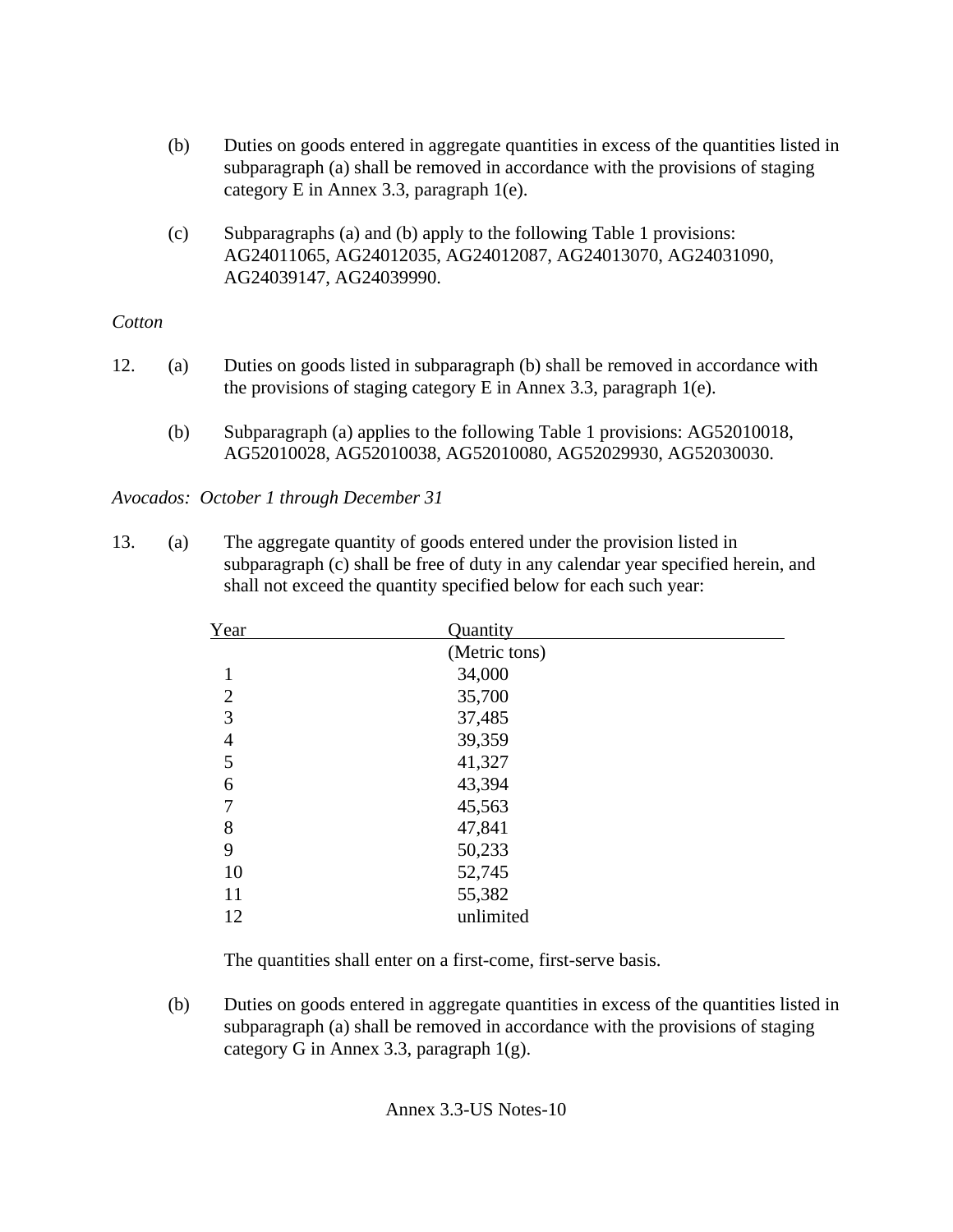(c) Subparagraphs (a) and (b) apply to the following Table 1 provision: AG08044000a.

### *Avocados: January 1 through September 30*

14. (a) The aggregate quantity of goods entered under the provision listed in subparagraph (c) shall be free of duty in any calendar year specified herein, and shall not exceed the quantity specified below for each such year:

| Year           | Quantity      |  |
|----------------|---------------|--|
|                | (Metric tons) |  |
| 1              | 15,000        |  |
| $\overline{2}$ | 15,750        |  |
| 3              | 16,538        |  |
| 4              | 17,364        |  |
| 5              | 18,233        |  |
| 6              | 19,144        |  |
| 7              | 20,101        |  |
| 8              | 21,107        |  |
| 9              | 22,162        |  |
| 10             | 23,270        |  |
| 11             | 24,433        |  |
| 12             | unlimited     |  |

The quantities shall enter on a first-come, first-serve basis.

- (b) Duties on goods entered in aggregate quantities in excess of the quantities listed in subparagraph (a) shall be removed in accordance with the provision of staging category G in Annex 3.3, paragraph 1(g).
- (c) Subparagraphs (a) and (b) apply to the following Table 1 provision: AG08044000b.

## *Processed Artichokes*

- 15. (a) The aggregate quantity of goods entered under the provision listed in subparagraph (c) shall be free of duty in any calendar year, and shall not exceed 950,000 kilograms for each year until year 12. The quantities shall enter on a first-come, first-serve basis. Beginning on January 1, year 12, the quantity that may enter duty-free is unlimited.
	- (b) Duties on goods entered in aggregate quantities in excess of the quantities listed in subparagraph (a) shall be removed in accordance with the provisions of staging category E in Annex 3.3, paragraph 1(e).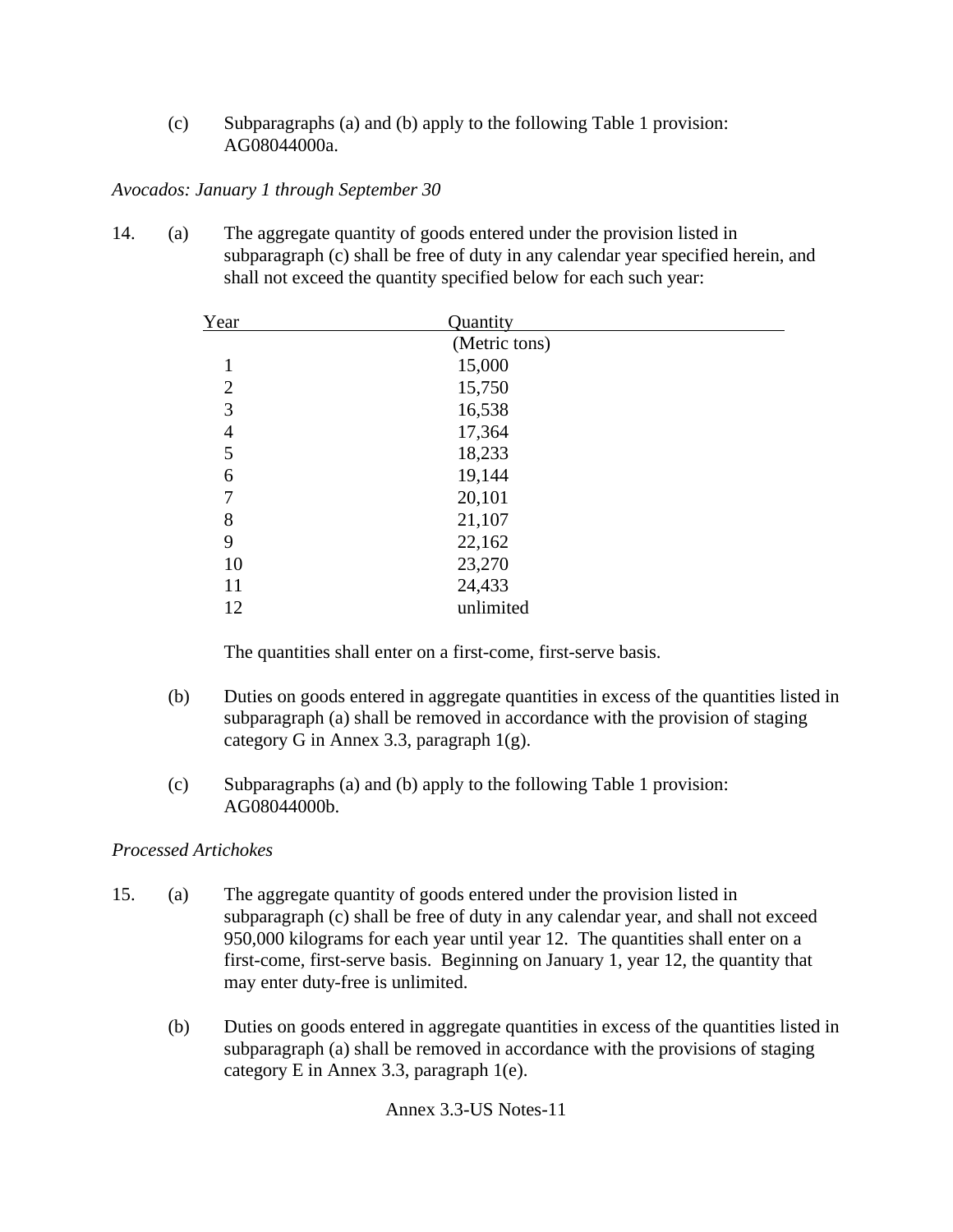(c) Subparagraphs (a) and (b) apply to the following Table 1 provision: AG20059080.

*Wine*

- 16. (a) The duty on goods provided for in Table 1 provision AG22042120 shall remain at the base rate for years one through eight. Beginning January 1 of year nine, the duty shall be reduced by 7.7 percent from the base rate. Beginning January 1 of year 10, the duty shall be reduced by 35.9 percent from the base rate. Beginning January 1 of year 11, the duty shall be reduced by 64.1 percent from the base rate. Such goods shall be duty-free effective January 1 of year 12.
	- (b) The duty on goods provided for in Table 1 provision AG22042150 shall remain at the base rate for years one through 11. Such goods shall be duty-free effective January 1 of year 12.
	- (c) The duty on goods provided for in Table 1 provision AG22042920 shall remain at the base rate for years one through eight. Beginning January 1 of year nine, the duty shall be reduced by 2.7 percent from the base rate. Beginning January 1 of year 10, the duty shall be reduced by 32.4 percent from the base rate. Beginning January 1 of year 11, the duty shall be reduced by 62.2 percent from the base rate. Such goods shall be duty-free effective January 1 of year 12.
	- (d) The duty on goods provided for in Table 1 provision AG22042940 shall remain at the base rate for years one through 10. Beginning January 1 of year 11, the duty shall be reduced by 41.7 percent from the base rate. Such goods shall be duty-free effective January 1 of year 12.
	- (e) The duty on goods provided for in Table 1 provision AG22042960 shall be reduced by 8.1 percent from the base rate beginning on the date this Agreement enters into force. Beginning January 1 of year two, the duty shall be reduced by 16.3 percent from the base rate. Beginning January 1 of year three, the duty shall be reduced by 24.4 percent from the base rate. Beginning January 1 of year four the duty shall be reduced by 32.6 percent from the base rate. Beginning January 1 of year five, the duty shall be reduced by 40.7 percent from the base rate. Beginning January 1 of year six, the duty shall be reduced by 48.8 percent from the base rate. Beginning January 1 of year seven, the duty shall be reduced by 57.0 percent from the base rate. Beginning January 1 of year eight, the duty shall be reduced by 65.1 percent from the base rate. Beginning January 1 of year nine, the duty shall be reduced by 73.3 percent from the base rate. Beginning January 1 of year 10, the duty shall be reduced by 81.4 percent from the base rate. Beginning January 1 of year 11, the duty shall be reduced by 89.6 percent from the base rate. Such goods shall be duty-free effective January 1 of year 12.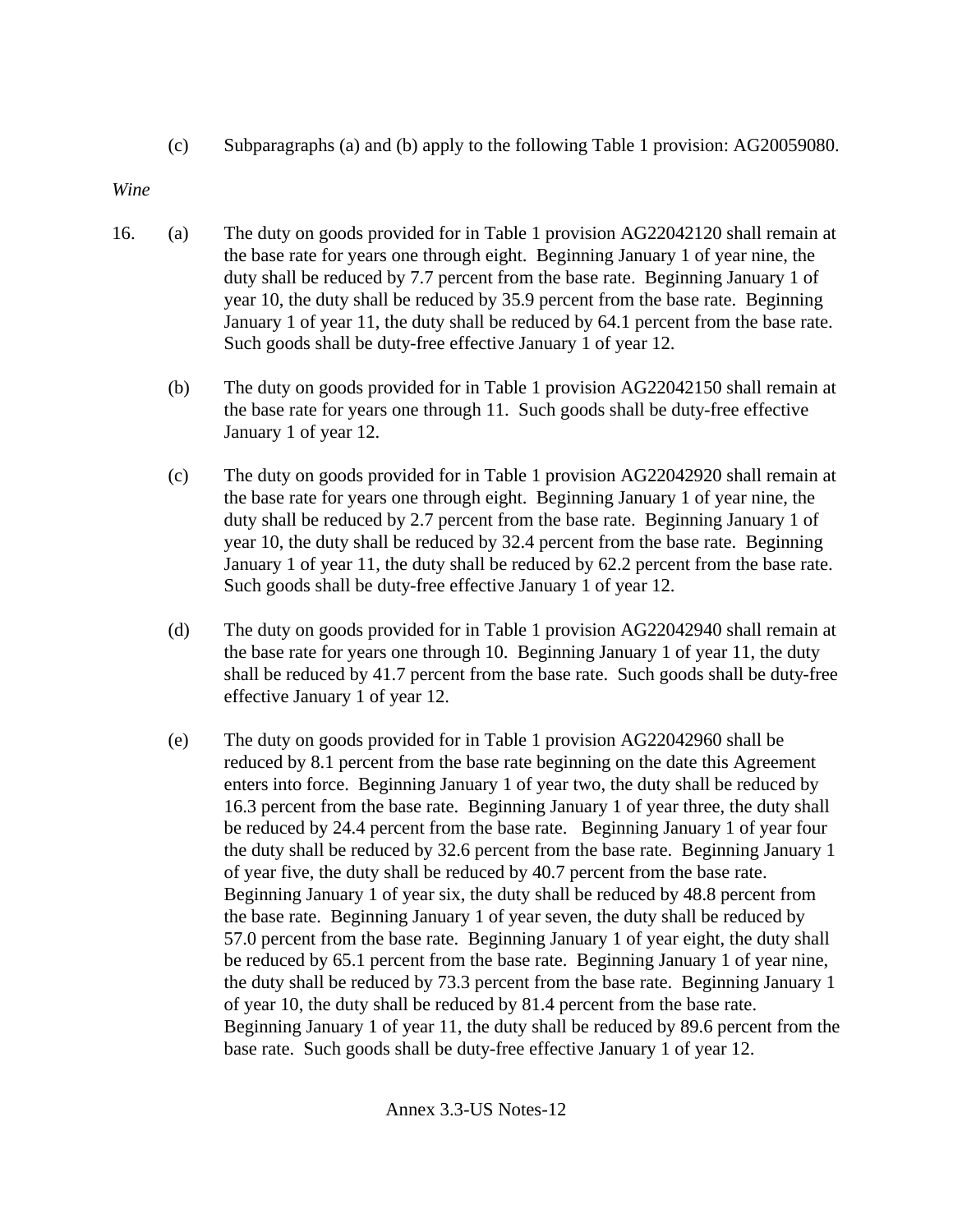- (f) The duty on goods provided for in Table 1 provision AG22042980 shall be reduced by 6.1 percent from the base rate beginning on the date this Agreement enters into force. Beginning January 1 of year two, the duty shall be reduced by 14.2 percent from the base rate. Beginning January 1 of year three, the duty shall be reduced by 22.9 percent from the base rate. Beginning January 1 of year four the duty shall be reduced by 31.0 percent from the base rate. Beginning January 1 of year five, the duty shall be reduced by 39.7 percent from the base rate. Beginning January 1 of year six, the duty shall be reduced by 47.3 percent from the base rate. Beginning January 1 of year seven, the duty shall be reduced by 55.7 percent from the base rate. Beginning January 1 of year eight, the duty shall be reduced by 63.8 percent from the base rate. Beginning January 1 of year nine, the duty shall be reduced by 72.5 percent from the base rate. Beginning January 1 of year 10, the duty shall be reduced by 80.6 percent from the base rate. Beginning January 1 of year 11, the duty shall be reduced by 89.3 percent from the base rate. Such goods shall be duty-free effective January 1 of year 12.
- (g) The duty on goods provided for in Table 1 provision AG22043000 shall remain at the base rate for years one through 10. Beginning January 1 of year eleven the duty shall be reduced by 33.3 percent from the base rate. Such goods shall be duty-free effective January 1 of year 12.
- (h) If, subsequent to the date of the signing of this Agreement, a Party grants to a non-Party wine producing country market access conditions more favorable than those agreed under subparagraphs 16 (a)-(g), such Party shall apply the same conditions to the other Party.

# *Other agricultural goods*

17. During the tariff elimination period the applied preferential rates of duty for each of the goods subject to this provision shall be zero unless the value of imports from Chile for a specific tariff line exceeds fifty percent of total U.S. imports for that tariff line or the value of imports from Chile for a specific tariff line exceeds \$110 million. If either condition is met, the applied preferential rate shall revert to the duty that would be required according to the provisions of staging category B in Annex 3.3, paragraph 1(b).

18. During the tariff elimination period the applied preferential rates of duty for each of the goods subject to this provision shall be zero unless the value of imports from Chile for a specific tariff line exceeds fifty percent of total U.S. imports for that tariff line or the value of imports from Chile for a specific tariff line exceeds \$110 million. If either condition is met, the applied preferential rate shall revert to duty that would be required according to the provisions of staging category C in Annex 3.3, paragraph 1(c).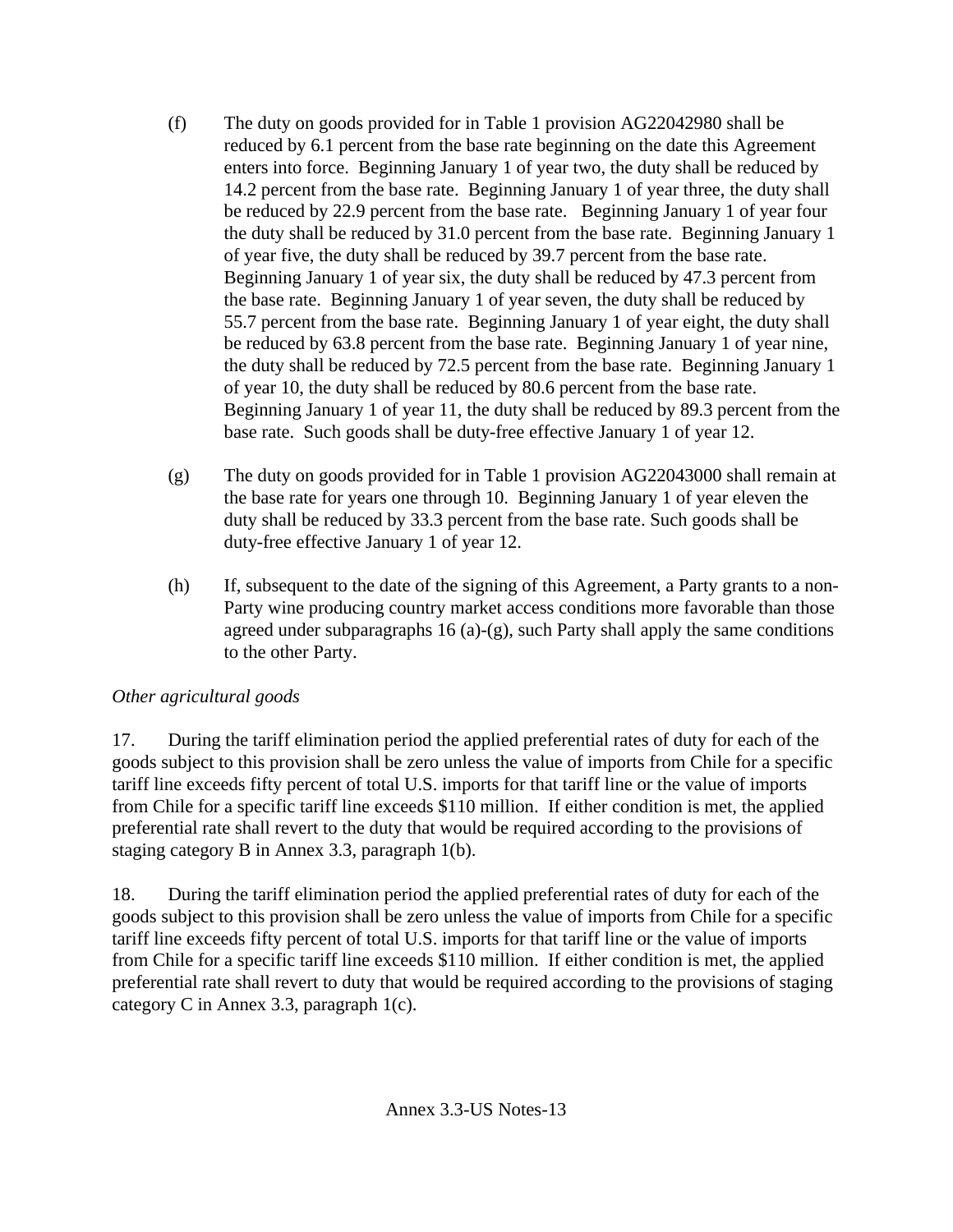### *Poultry*

19. (a) The aggregate quantity of goods entered under the provisions listed in subparagraph (c) shall be free of duty in any calendar year specified herein, and shall not exceed the quantity specified below for each such year:

| Year           | Quantity      |  |
|----------------|---------------|--|
|                | (Metric tons) |  |
|                | 0             |  |
| $\overline{2}$ | 0             |  |
| 3              | 8,000         |  |
| $\overline{4}$ | 8,400         |  |
| 5              | 8,820         |  |
| 6              | 9,261         |  |
| 7              | 9,724         |  |
| 8              | 10,210        |  |
| 9              | 10,721        |  |
| 10             | unlimited     |  |

The quantities shall enter on a first-come, first-serve basis.

- (b) Duties on goods entered in aggregate quantities in excess of the quantities listed in subparagraph (a) shall be removed in accordance with the provisions of staging category H in Annex 3.3, paragraph 1(h).
- (c) Subparagraphs (a) and (b) apply to the following Table 1 provisions: AG020713, AG020714, AG020726, and AG020727.

#### *Tires*

20. (a) The aggregate quantity of goods entered under the provision listed in subparagraph (c) shall be free of duty in any calendar year specified herein, and shall not exceed the quantity specified below for each such year:

| Year           | Quantity            |
|----------------|---------------------|
|                | (Millions of units) |
| 1              | 4.8                 |
| $\overline{2}$ | 5.01                |
| 3              | 5.22                |
| $\overline{4}$ | 5.43                |
| 5              | 5.64                |
| 6              | 5.85                |
| $\overline{7}$ | 6.06                |
| 8              | unlimited           |

Annex 3.3-US Notes-14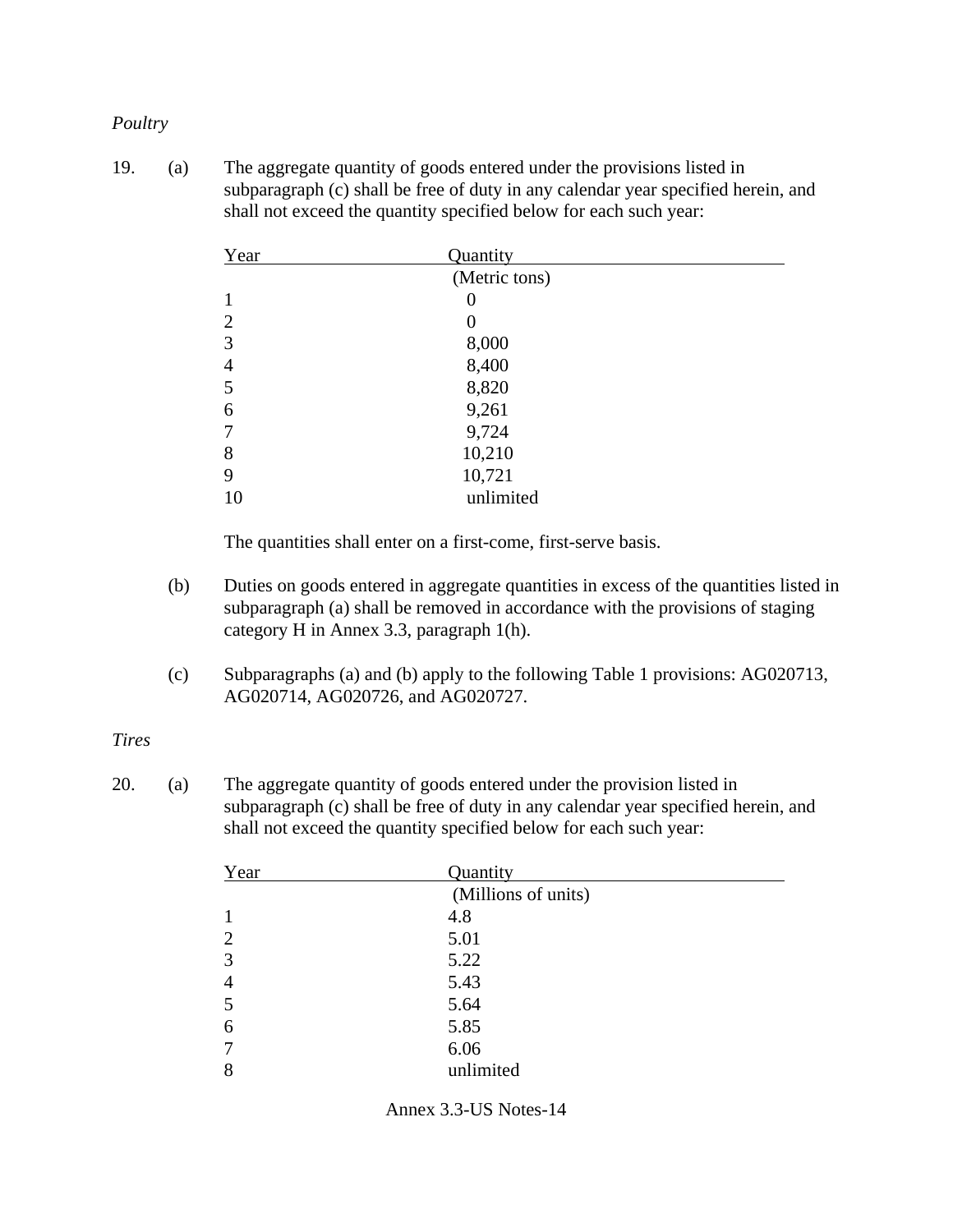The quantities shall enter on a first-come, first-serve basis.

- (b) Duties on goods entered in aggregate quantities in excess of the quantities listed in subparagraph (a) shall be removed in accordance with the provisions of staging category C in Annex 3.3, paragraph 1(c).
- (c) Subparagraphs (a) and (b) apply to the following Table 1 provision: IND40111010.
- 21. (a) The aggregate quantity of goods entered under the provision listed in subparagraph (c) shall be free of duty in any calendar year specified herein, and shall not exceed the quantity specified below for each such year:

| Year           | Quantity            |
|----------------|---------------------|
|                | (Millions of units) |
|                | 3.0                 |
| $\overline{2}$ | 3.13                |
| 3              | 3.26                |
| $\overline{4}$ | 3.39                |
| 5              | 3.52                |
| 6              | 3.65                |
|                | 3.78                |
| 8              | unlimited           |

The quantities shall enter on a first-come, first-serve basis.

- (b) Duties on goods entered in aggregate quantities in excess of the quantities listed in subparagraph (a) shall be removed in accordance with the provisions of staging category C in Annex 3.3, paragraph 1(c).
- (c) Subparagraphs (a) and (b) apply to the following Table 1 provision: IND40112010.

### *Copper*

22. (a) The aggregate quantity of goods entered under the provision listed in subparagraph (c) shall be free of duty in any calendar year specified herein, and shall not exceed the quantity specified below for each such year:

| Year | Quantity      |  |
|------|---------------|--|
|      | (Metric tons) |  |
|      | 55,000        |  |
|      | unlimited     |  |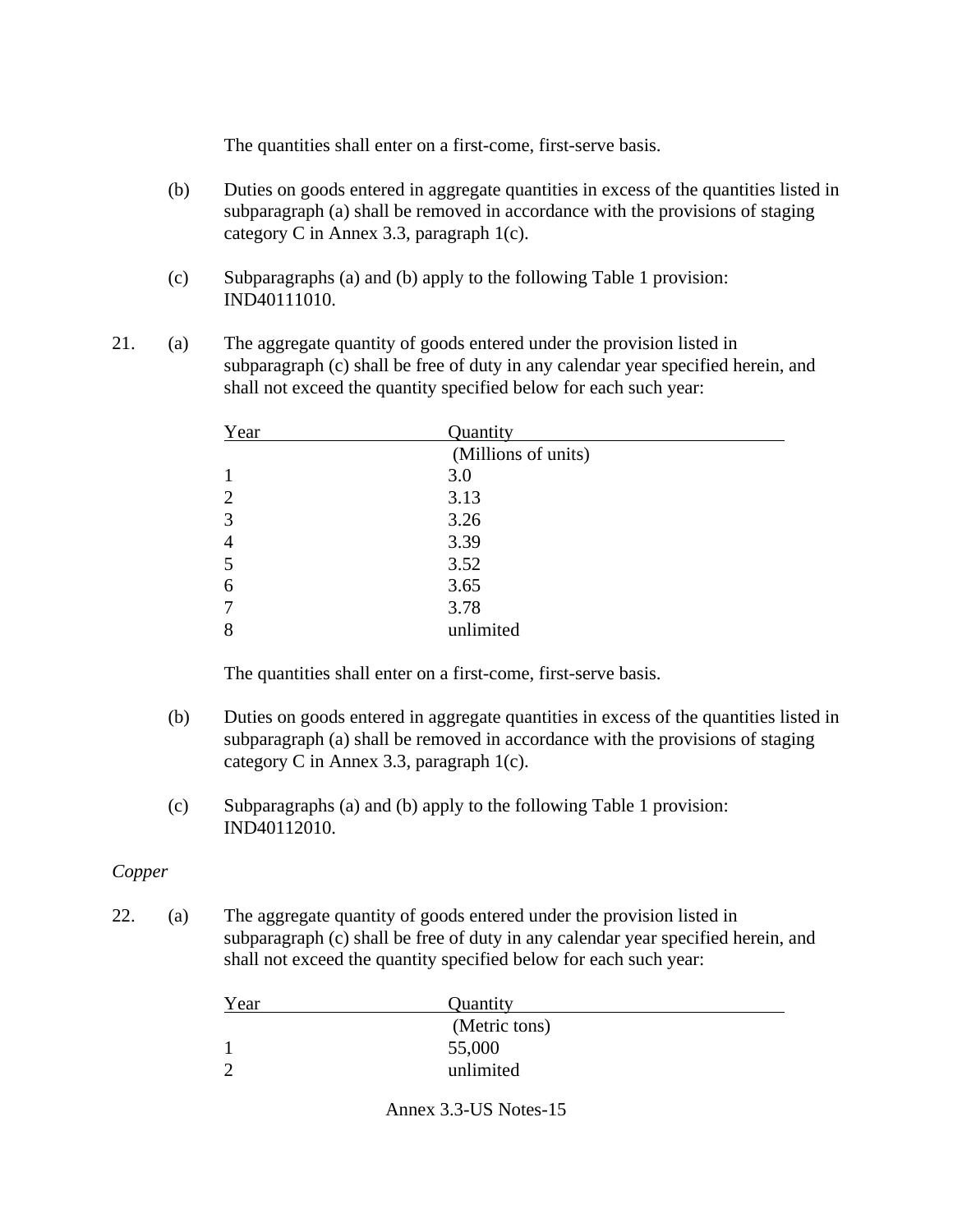The quantities shall enter on a first-come, first-serve basis.

- (b) Duties on goods entered in aggregate quantities in excess of the quantities listed in subparagraph (a) shall be removed in accordance with the provisions of staging category K in the General Notes to the Tariff Schedule of the United States, paragraph 3(b).
- (c) Subparagraphs (a) and (b) apply to the following Table 1 provision: IND74031100.

## *Hotel or restaurant chinaware*

23. (a) The aggregate quantity of goods entered under the provision listed in subparagraph (c) shall be free of duty in any calendar year specified herein, and shall not exceed the quantity specified below for each such year:

| Year           | Quantity          |
|----------------|-------------------|
|                | (dozens of units) |
|                | 10,000            |
| $\overline{2}$ | 11,250            |
| 3              | 12,500            |
| 4              | 13,750            |
| 5              | 15,000            |
| 6              | 16,250            |
|                | 17,500            |
| 8              | 18,750            |
| 9              | 20,000            |
| 10             | unlimited         |

The quantities shall enter on a first-come, first-serve basis.

- (b) Duties on goods entered in aggregate quantities in excess of the quantities listed in subparagraph (a) shall be removed in accordance with the provisions of staging category D in Annex 3.3, paragraph 1(d).
- (c) Subparagraphs (a) and (b) apply to the following Table 1 provision: IND69111010.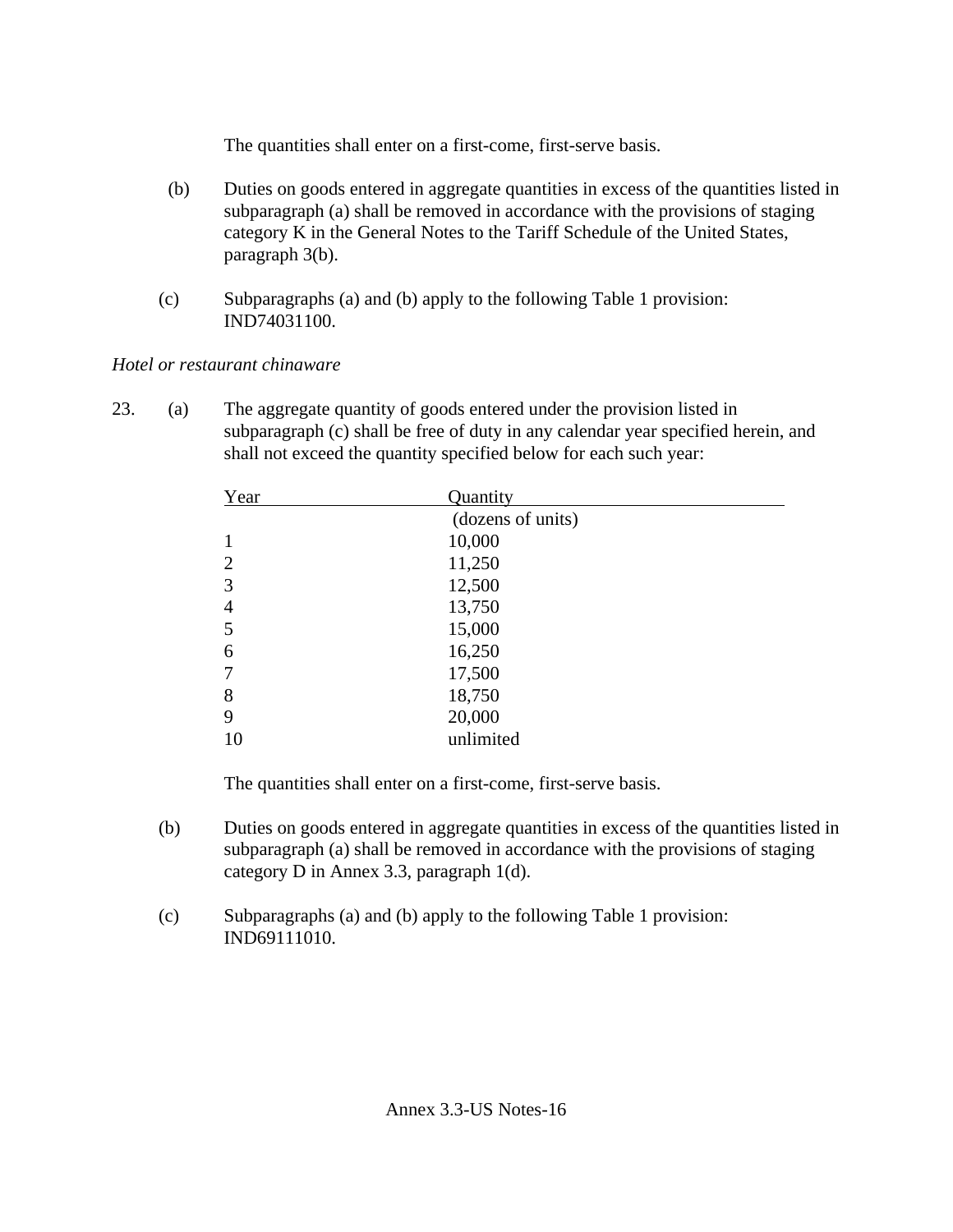#### **Table 1**

### **HEADING ARTICLE DESCRIPTION** AG02011050 Provided for in subheading 02011050 AG02012080 Provided for in subheading 02012080 AG02013080 Provided for in subheading 02013080 AG02021050 Provided for in subheading 02021050 AG02022080 Provided for in subheading 02022080 AG02023080 Provided for in subheading 02023080 AG02071300 Provided for in subheading 02071300 AG02071400 Provided for in subheading 02071400 AG02072600 Provided for in subheading 02072600 AG02072700 Provided for in subheading 02072700 AG04013025 Provided for in subheading 04013025 AG04013075 Provided for in subheading 04013075 AG04021050 Provided for in subheading 04021050 AG04022125 Provided for in subheading 04022125 AG04022150 Provided for in subheading 04022150 AG04022190 Provided for in subheading 04022190 AG04022950 Provided for in subheading 04022950 AG04029170 Provided for in subheading 04029170 AG04029190 Provided for in subheading 04029190 AG04029945 Provided for in subheading 04029945 AG04029955 Provided for in subheading 04029955 AG04029990 Provided for in subheading 04029990 AG04031050 Provided for in subheading 04031050 AG04039016 Provided for in subheading 04039016 AG04039045 Provided for in subheading 04039045 AG04039055 Provided for in subheading 04039055 AG04039065 Provided for in subheading 04039065 AG04039078 Provided for in subheading 04039078 AG04039095 Provided for in subheading 04039095 AG04041015 Provided for in subheading 04041015 AG04041090 Provided for in subheading 04041090 AG04049050 Provided for in subheading 04049050 AG04051020 Provided for in subheading 04051020 AG04052030 Provided for in subheading 04052030 AG04052070 Provided for in subheading 04052070 AG04059020 Provided for in subheading 04059020 AG04061008 Provided for in subheading 04061008 AG04061018 Provided for in subheading 04061018 AG04061028 Provided for in subheading 04061028 AG04061038 Provided for in subheading 04061038 AG04061048 Provided for in subheading 04061048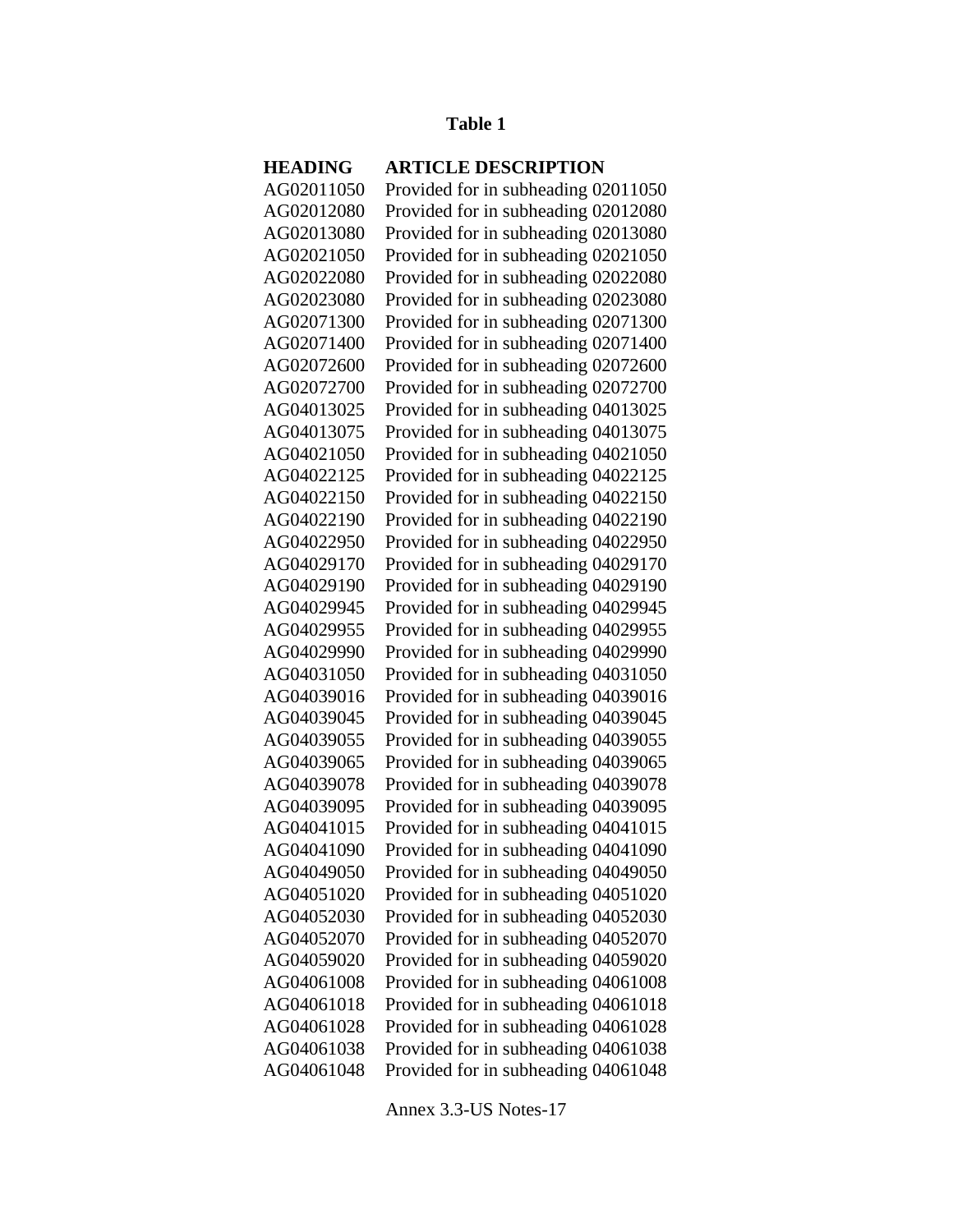AG04061058 Provided for in subheading 04061058 AG04061068 Provided for in subheading 04061068 AG04061078 Provided for in subheading 04061078 AG04061088 Provided for in subheading 04061088 AG04062028 Provided for in subheading 04062028 AG04062033 Provided for in subheading 04062033 AG04062039 Provided for in subheading 04062039 AG04062048 Provided for in subheading 04062048 AG04062053 Provided for in subheading 04062053 AG04062063 Provided for in subheading 04062063 AG04062067 Provided for in subheading 04062067 AG04062071 Provided for in subheading 04062071 AG04062075 Provided for in subheading 04062075 AG04062079 Provided for in subheading 04062079 AG04062083 Provided for in subheading 04062083 AG04062087 Provided for in subheading 04062087 AG04062091 Provided for in subheading 04062091 AG04063018 Provided for in subheading 04063018 AG04063028 Provided for in subheading 04063028 AG04063038 Provided for in subheading 04063038 AG04063048 Provided for in subheading 04063048 AG04063053 Provided for in subheading 04063053 AG04063063 Provided for in subheading 04063063 AG04063067 Provided for in subheading 04063067 AG04063071 Provided for in subheading 04063071 AG04063075 Provided for in subheading 04063075 AG04063079 Provided for in subheading 04063079 AG04063083 Provided for in subheading 04063083 AG04063087 Provided for in subheading 04063087 AG04063091 Provided for in subheading 04063091 AG04064070 Provided for in subheading 04064070 AG04069012 Provided for in subheading 04069012 AG04069018 Provided for in subheading 04069018 AG04069032 Provided for in subheading 04069032 AG04069037 Provided for in subheading 04069037 AG04069042 Provided for in subheading 04069042 AG04069048 Provided for in subheading 04069048 AG04069054 Provided for in subheading 04069054 AG04069068 Provided for in subheading 04069068 AG04069074 Provided for in subheading 04069074 AG04069078 Provided for in subheading 04069078 AG04069084 Provided for in subheading 04069084 AG04069088 Provided for in subheading 04069088 AG04069092 Provided for in subheading 04069092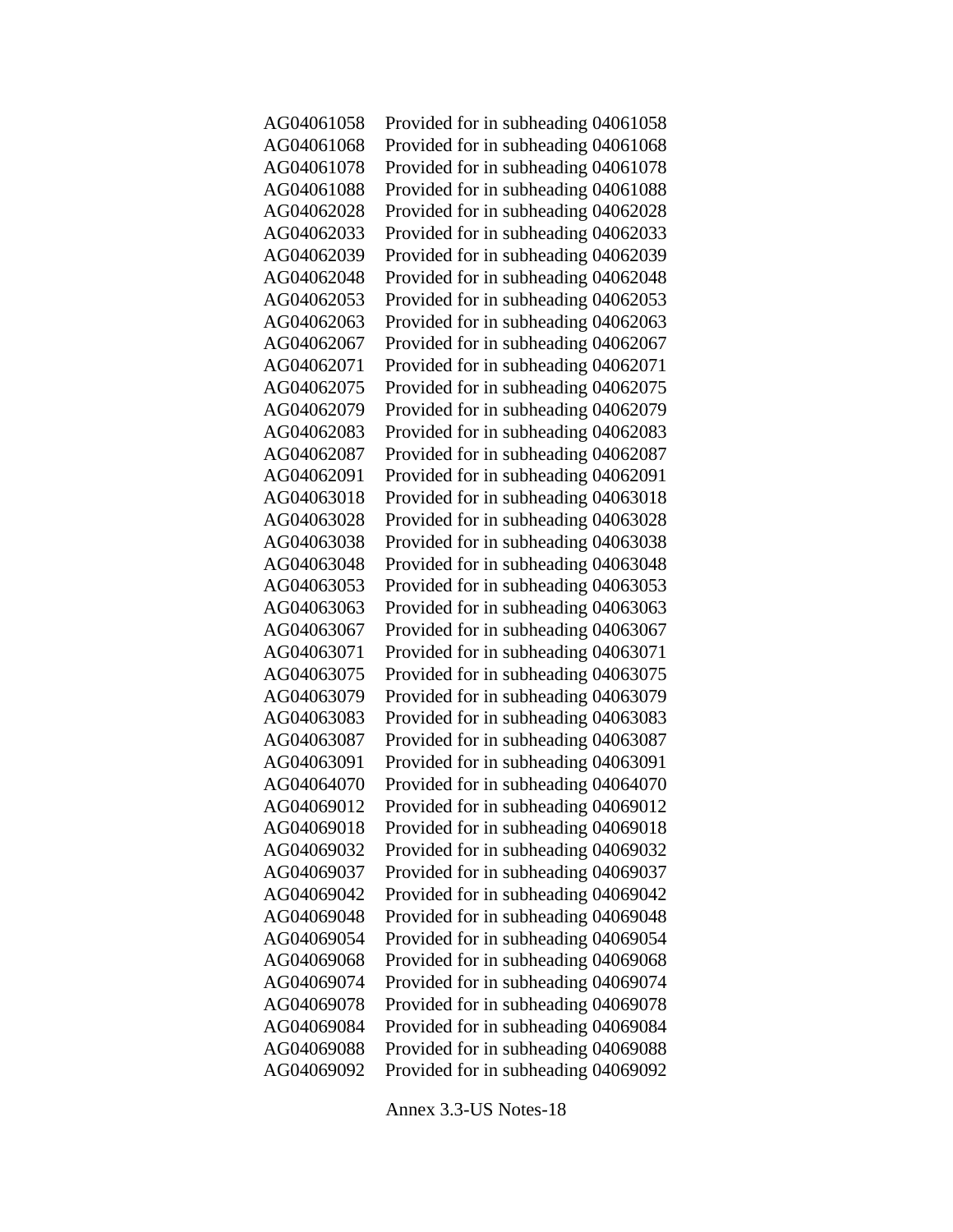| AG04069094  | Provided for in subheading 04069094  |
|-------------|--------------------------------------|
| AG04069097  | Provided for in subheading 04069097  |
| AG08044000a | Provided for in subheading 08044000a |
| AG08044000b | Provided for in subheading 08044000b |
| AG12021080  | Provided for in subheading 12021080  |
| AG12022080  | Provided for in subheading 12022080  |
| AG15179060  | Provided for in subheading 15179060  |
| AG17011150  | Provided for in subheading 17011150  |
| AG17011250  | Provided for in subheading 17011250  |
| AG17019130  | Provided for in subheading 17019130  |
| AG17019148  | Provided for in subheading 17019148  |
| AG17019158  | Provided for in subheading 17019158  |
| AG17019950  | Provided for in subheading 17019950  |
| AG17022028  | Provided for in subheading 17022028  |
| AG17023028  | Provided for in subheading 17023028  |
| AG17024028  | Provided for in subheading 17024028  |
| AG17026028  | Provided for in subheading 17026028  |
| AG17029020  | Provided for in subheading 17029020  |
| AG17029058  | Provided for in subheading 17029058  |
| AG17029068  | Provided for in subheading 17029068  |
| AG17049058  | Provided for in subheading 17049058  |
| AG17049068  | Provided for in subheading 17049068  |
| AG17049078  | Provided for in subheading 17049078  |
| AG18061015  | Provided for in subheading 18061015  |
| AG18061028  | Provided for in subheading 18061028  |
| AG18061038  | Provided for in subheading 18061038  |
| AG18061055  | Provided for in subheading 18061055  |
| AG18061075  | Provided for in subheading 18061075  |
| AG18062026  | Provided for in subheading 18062026  |
| AG18062028  | Provided for in subheading 18062028  |
| AG18062036  | Provided for in subheading 18062036  |
| AG18062038  | Provided for in subheading 18062038  |
| AG18062073  | Provided for in subheading 18062073  |
| AG18062077  | Provided for in subheading 18062077  |
| AG18062082  | Provided for in subheading 18062082  |
| AG18062083  | Provided for in subheading 18062083  |
| AG18062087  | Provided for in subheading 18062087  |
| AG18062089  | Provided for in subheading 18062089  |
| AG18062094  | Provided for in subheading 18062094  |
| AG18062098  | Provided for in subheading 18062098  |
| AG18063206  | Provided for in subheading 18063206  |
| AG18063208  | Provided for in subheading 18063208  |
| AG18063216  | Provided for in subheading 18063216  |
| AG18063218  | Provided for in subheading 18063218  |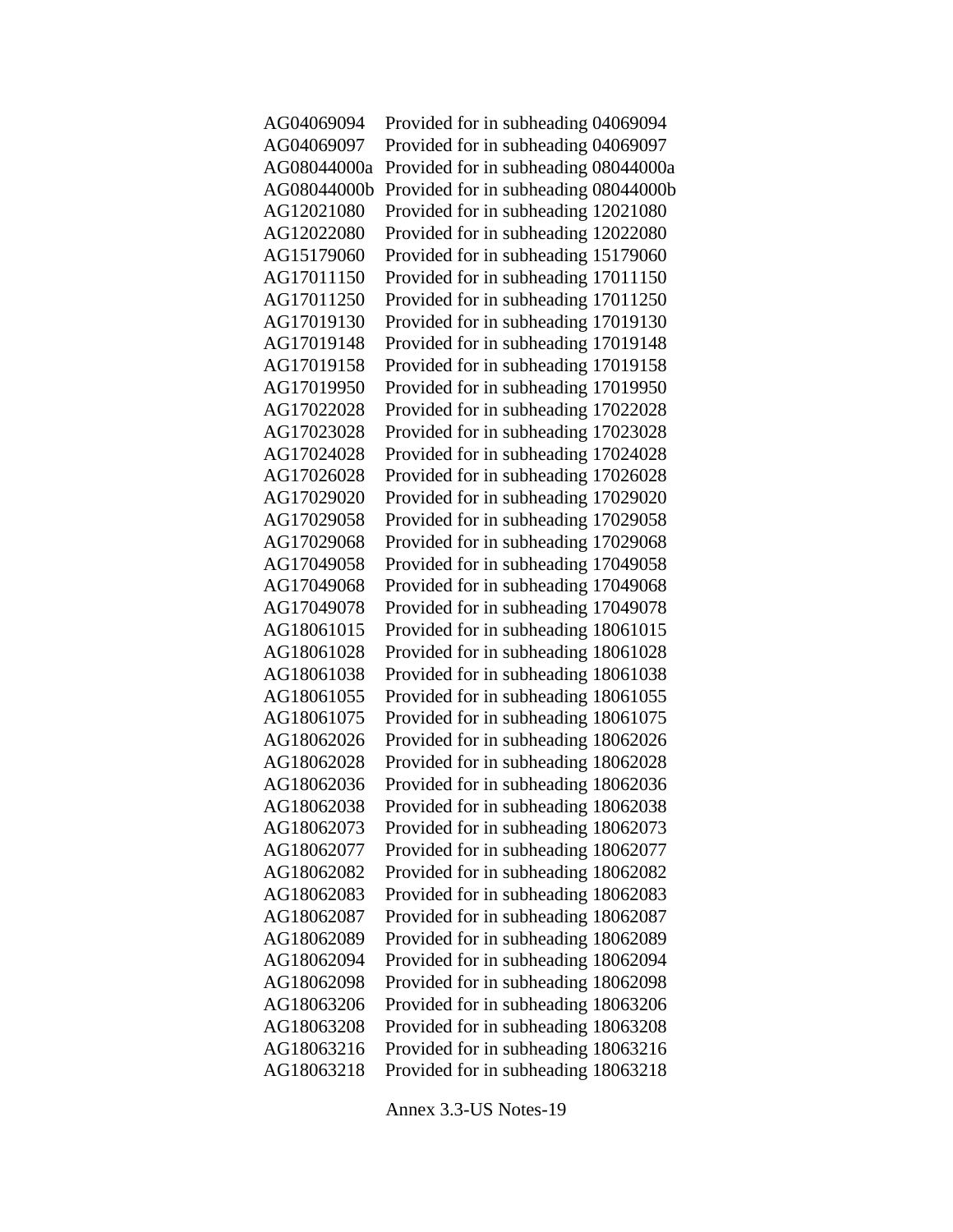| AG18063270 | Provided for in subheading 18063270 |
|------------|-------------------------------------|
| AG18063280 | Provided for in subheading 18063280 |
| AG18069008 | Provided for in subheading 18069008 |
| AG18069010 | Provided for in subheading 18069010 |
| AG18069018 | Provided for in subheading 18069018 |
| AG18069020 | Provided for in subheading 18069020 |
| AG18069028 | Provided for in subheading 18069028 |
| AG18069030 | Provided for in subheading 18069030 |
| AG18069039 | Provided for in subheading 18069039 |
| AG18069049 | Provided for in subheading 18069049 |
| AG18069059 | Provided for in subheading 18069059 |
| AG19011030 | Provided for in subheading 19011030 |
| AG19011040 | Provided for in subheading 19011040 |
| AG19011075 | Provided for in subheading 19011075 |
| AG19011085 | Provided for in subheading 19011085 |
| AG19012015 | Provided for in subheading 19012015 |
| AG19012025 | Provided for in subheading 19012025 |
| AG19012035 | Provided for in subheading 19012035 |
| AG19012050 | Provided for in subheading 19012050 |
| AG19012060 | Provided for in subheading 19012060 |
| AG19012070 | Provided for in subheading 19012070 |
| AG19019036 | Provided for in subheading 19019036 |
| AG19019043 | Provided for in subheading 19019043 |
| AG19019047 | Provided for in subheading 19019047 |
| AG19019054 | Provided for in subheading 19019054 |
| AG19019058 | Provided for in subheading 19019058 |
| AG20059080 | Provided for in subheading 20059080 |
| AG20081115 | Provided for in subheading 20081115 |
| AG20081135 | Provided for in subheading 20081135 |
| AG20081160 | Provided for in subheading 20081160 |
| AG21011238 | Provided for in subheading 21011238 |
| AG21011248 | Provided for in subheading 21011248 |
| AG21011258 | Provided for in subheading 21011258 |
| AG21012038 | Provided for in subheading 21012038 |
| AG21012048 | Provided for in subheading 21012048 |
| AG21012058 | Provided for in subheading 21012058 |
| AG21039078 | Provided for in subheading 21039078 |
| AG21050020 | Provided for in subheading 21050020 |
| AG21050040 | Provided for in subheading 21050040 |
| AG21069009 | Provided for in subheading 21069009 |
| AG21069026 | Provided for in subheading 21069026 |
| AG21069036 | Provided for in subheading 21069036 |
| AG21069046 | Provided for in subheading 21069046 |
| AG21069066 | Provided for in subheading 21069066 |